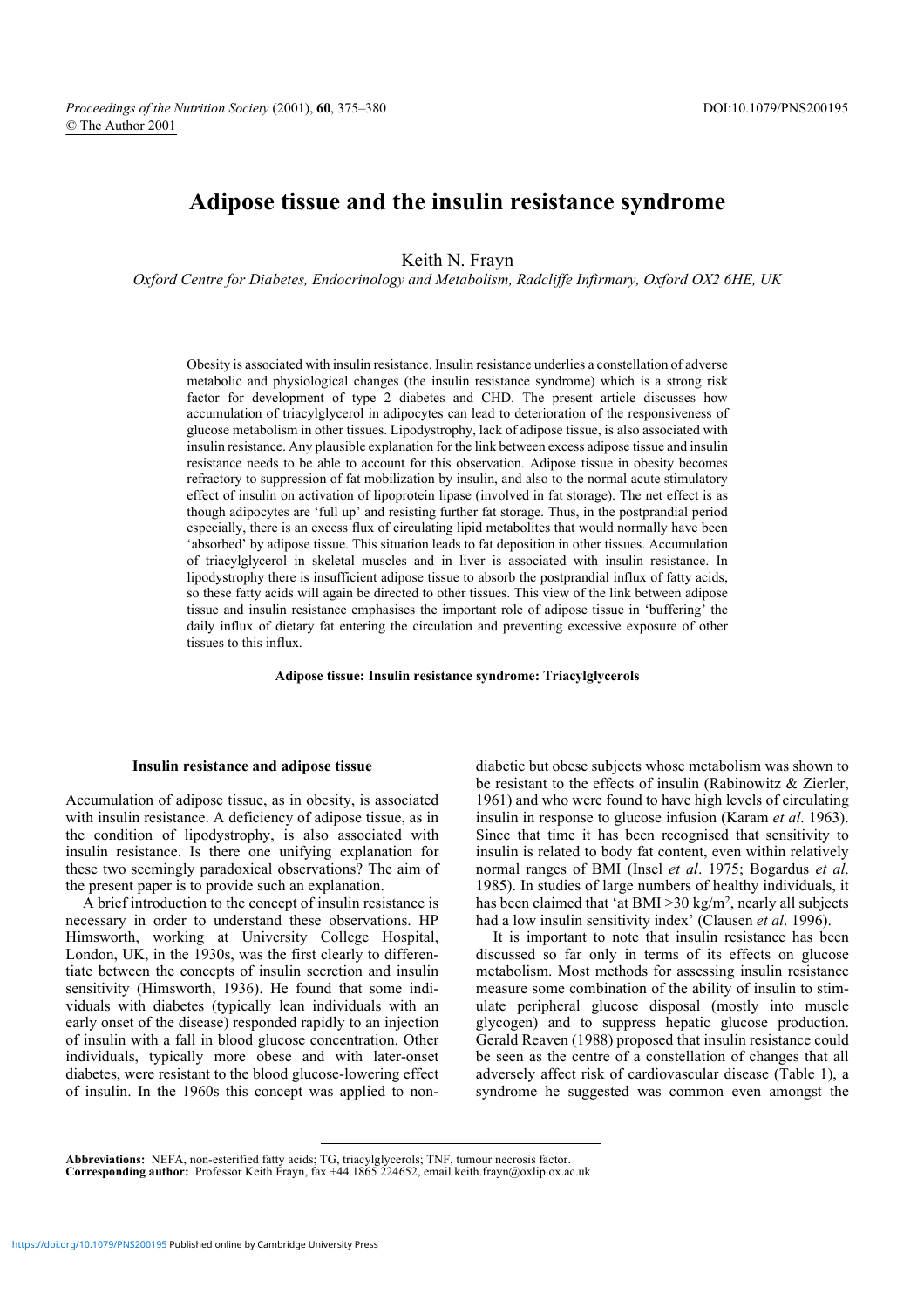## 376 K. N. Frayn

| Table 1. Characteristics of the insulin resistance syndrome based on the original description by Reaven, 1988; but this description has been |
|----------------------------------------------------------------------------------------------------------------------------------------------|
| expanded since by many authors, for example, see Landin et al. 1990, Jeppesen et al. 1995, Tooke & Hannemann, 2000                           |

| Phenotype                                                                                                                                                                                                                                       | Significance                                             |
|-------------------------------------------------------------------------------------------------------------------------------------------------------------------------------------------------------------------------------------------------|----------------------------------------------------------|
| Glucose intolerance<br>Hyperinsulinaemia                                                                                                                                                                                                        | Increase risk of type 2 diabetes mellitus                |
| (Moderately) elevated fasting TG concentration<br>Increased postprandial lipaemia<br>Reduced HDL-cholesterol concentration<br>Preponderance of small dense LDL particles<br>Hypertension<br>Impaired endothelial function<br>Procoagulant state | Increase risk of cardiovascular disease (CHD and stroke) |

TG, triacylglycerol.

apparently healthy population, and which he termed syndrome X (now more usually termed the insulin resistance syndrome or the metabolic syndrome). Reaven (1988) did not discuss obesity *per se* as part of this constellation, although now the insulin resistance syndrome is usually considered to include obesity, particularly of the abdominal variety.

The insulin resistance that accompanies obesity is also accompanied by these adverse changes in other systems. This factor is now accepted as the reason that obese individuals have a considerably increased risk of cardiovascular disease (Kaplan, 1989). Thus, we have to consider the mechanisms by which increasing fat storage in adipose tissue can lead to widespread changes in glucose and lipid metabolism, and other physiological systems including coagulation and blood pressure.

However, the situation is complicated by the fact that the disease of lipodystrophy, in which there is a deficiency of adipose tissue (either total or partial, usually involving loss of adipose tissue on the extremities), is also accompanied by insulin resistance and a high incidence of type 2 diabetes (Ganda, 2000). It would be satisfying to find an explanation that could unify these apparently contradictory observations.

## **Possible links between adiposity and insulin resistance**

If increasing fat storage in adipose tissue is associated with increasing insulin resistance, the simplest explanation might be something like that shown in Fig. 1; adipose tissue releases some signal ('substance  $X'$  in Fig. 1) that affects muscle and liver glucose metabolism (since these are the metabolic variables measured as insulin resistance). That explanation does not seem unreasonable, but it is then difficult at first sight to see how we might reconcile this model with the observation of insulin resistance in lipodystrophy (Fig. 1(b)). I will return to this later (see p. 378).

Adipose tissue is now recognised as an important secretory organ (Spiegelman & Flier, 1996; Mohamed-Ali *et al*. 1998), releasing into the circulation many peptides that affect metabolism, including of course the hormone leptin. Thus, there are many possible candidates for 'substance  $X'$ . Much attention has focused on the possibility that substance X is the cytokine, tumour necrosis factor (TNF)- $\alpha$ (Hotamisligil & Spiegelman, 1994). However, there are



**Fig. 1.** (a) Schematic model for the association between obesity (excessive accumulation of triacylglycerol in adipose tissue) and insulin resistance of glucose metabolism, which is assessed in liver and skeletal muscle. The suggestion is that a substance 'X' signals from adipose tissue to these tissues. (b) Shows the apparent difficulty of extending this model to the link between deficiency of adipose tissue (lipodystrophy or lipoatrophy) and insulin resistance. It is not clear how absent adipose tissue can liberate a similar signal.

some difficulties with this concept (at least in human subjects). Studies of adipose tissue *in vivo* show that TNF-α, although expressed in adipose tissue at increased levels in obesity (Hofmann *et al*. 1994), is not released into the circulation (Mohamed-Ali *et al*. 1997). Systemic TNF-α concentrations are not consistently related to obesity or insulin resistance (Hauner *et al*. 1998), and adipose tissue TNF- $\alpha$  expression is not correlated with insulin resistance except in morbid obesity (Koistinen *et al*. 2000). Taken together with evidence that TNF- $\alpha$  expression is also up regulated in other tissues such as skeletal muscle in insulin resistance (Saghizadeh *et al*. 1996), these observations seem to point to TNF- $\alpha$  as a paracrine mediator of insulin resistance (Hauner *et al*. 1998), but not as a systemic signal between adipose tissue and glucose-metabolizing tissues.

The most consistent evidence in favour of a candidate for substance X relates to fatty acids. (The general term fatty acids, rather than non-esterified fatty acids (NEFA), has been used for reasons expanded later.) J-P Flatt (1972)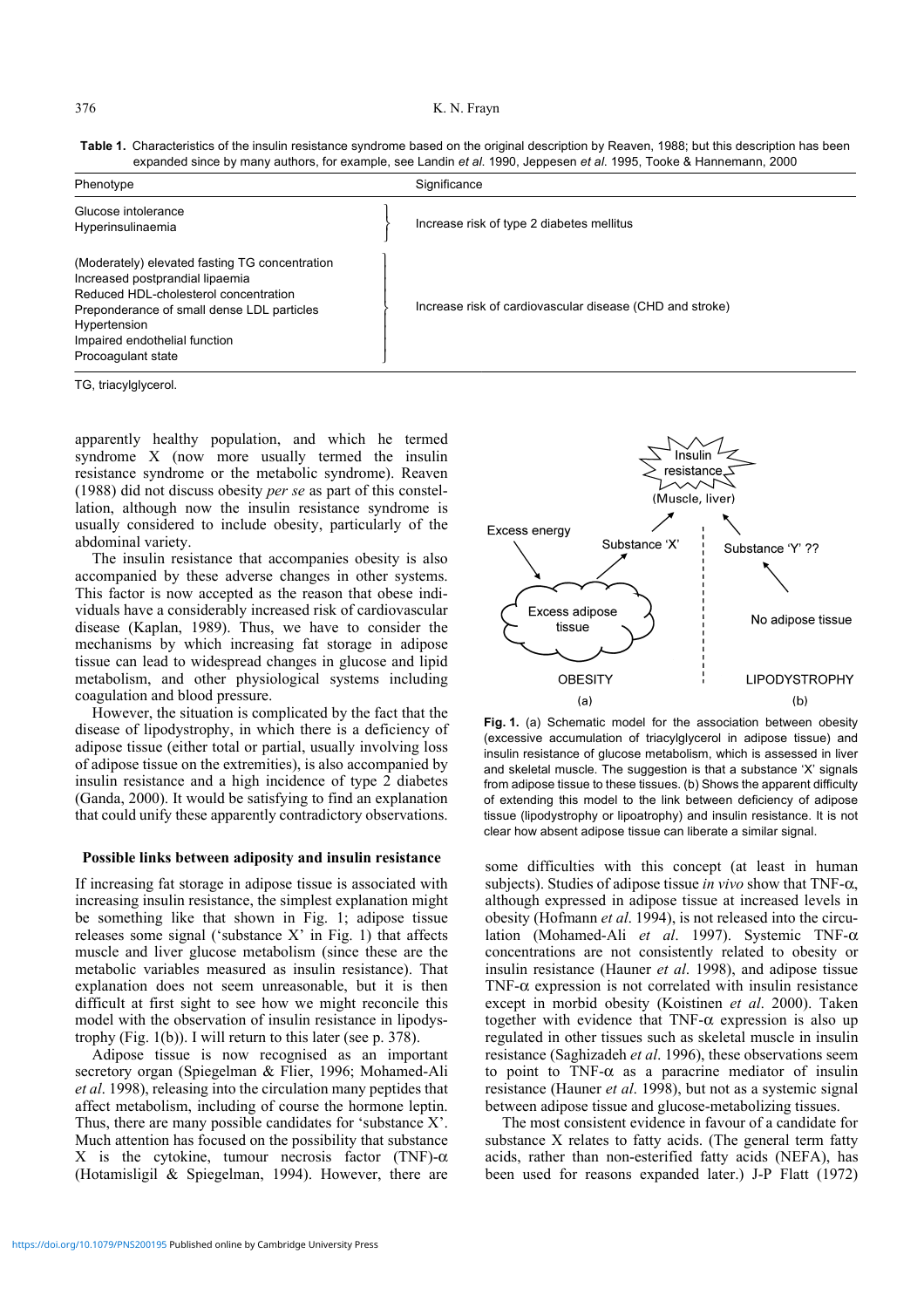suggested such a link, reasoning that an increased mass of adipose tissue would deliver increased quantities of NEFA into the circulation. Increased plasma NEFA concentrations are a well-recognized feature of obesity (Opie & Walfish, 1963). There have been many studies of the rate of NEFA turnover (production and utilization) in obesity, but some confusion as to their interpretation. A brief summary, based on a comprehensive study of NEFA turnover and its regulation by insulin (Campbell *et al*. 1994), is as follows. NEFA release from adipose tissue is suppressed by insulin in both lean and obese individuals, but in obesity the process is 'insulin resistant' in that the dose-response curve is shifted to the right. NEFA release per unit fat mass is actually less in obese subjects than in lean subjects (effectively, it is down regulated by the fasting hyperinsulinaemia). However, because of the increased fat mass, total NEFA delivery to the circulation is increased in obesity. Furthermore, if 'lean body mass' (including skeletal muscle and liver) is used as the denominator for NEFA turnover, then NEFA delivery to the consuming tissues is clearly increased in obesity. The 'insulin resistance' of adipose tissue lipolysis may be particularly relevant in relation to the delivery of NEFA in the postprandial period. Despite high plasma insulin concentrations in response to a standard mixed meal, obese subjects fail to suppress NEFA release from adipose tissue at a time when it is completely suppressed in lean subjects (Coppack *et al*. 1992).

The adverse effects of increased fatty acid availability on insulin sensitivity are well known. Since the early work by Randle *et al*. (1963) showing that increased availability of fatty acids will decrease glucose utilization in muscle, it has also been recognized that NEFA are a potent stimulus to hepatic glucose production (Ferrannini *et al*. 1983; Boden *et al*. 1994). In addition, elevated NEFA concentrations will acutely potentiate glucose-stimulated insulin secretion (Carpentier *et al*. 1999), although there is a longer-term 'lipotoxic' effect of fatty acids on the pancreatic β-cell that may be part of the link between obesity, insulin resistance and development of type 2 diabetes (Unger, 1995; Grill & Qvigstad, 2000).

The increased flux of fatty acids from adipose tissue can be expanded beyond NEFA release. Since the enzyme lipoprotein lipase in adipose tissue is up regulated by insulin (Sadur & Eckel, 1982; Farese *et al*. 1991), adipose tissue is an important site for the disposal of dietary triacylglycerol (TG; in the form of chylomicron-TG) in the postprandial period (Coppack *et al*. 1990). The process of TG-fatty acid uptake by adipose tissue may also become insulin-resistant in obesity. This process comprises two steps (Sniderman *et al*. 1997). The first step is the action of lipoprotein lipase on the chylomicron-TG. There are many demonstrations that acute insulin activation of adipose tissue lipoprotein lipase becomes 'insulin resistant' in obesity (Eckel, 1987; Ong  $\&$ Kern, 1989; Coppack *et al*. 1992). The second step involves the uptake of the fatty acids released by lipoprotein lipase into the adipocyte. The evidence here is less clear-cut, with some evidence for a reduction in this process in obesity (Coppack *et al*. 1992), but other evidence against such a reduction (Kalant *et al*. 2000). Nevertheless, on balance obesity is typically characterized by increased postprandial lipaemia (Coppack *et al*. 1992), reflecting at least in part prolonged residence of dietary fatty acids in the circulation (Lewis *et al*. 1990). These fatty acids, in the form of TG in remnant particles, will be removed by a number of tissues, including skeletal muscle and liver. Hence, again, in obesity the insulin-sensitive glucose-consuming tissues are subjected to an increased influx of fatty acids, and this increase is particularly marked in the postprandial period when adipose tissue, through 'insulin resistance', fails to protect other tissues from the influx of dietary fatty acids.

## **Tissue triacylglycerol accumulation as a unifying feature**

Although the pioneering work of Randle *et al*. (1963) on the link between fatty acids and insulin sensitivity is often cited as pertaining to circulating NEFA, in fact their seminal paper clearly states that excess fatty acid availability may arise also from the local breakdown of tissue TG: ëWe suggest that there is a distinct biochemical syndrome . . . due to breakdown of glycerides in adipose tissue and muscle, the symptoms of which are a high concentration of plasma NEFA, impaired sensitivity to insulin . . . A unifying theory of insulin resistance in obesity that again focuses on the accumulation of tissue TG is now emerging from a large number of observations. Insulin resistance is associated with high levels of TG in skeletal muscle fibres (Phillips *et al*. 1996; Forouhi *et al*. 1999), liver (Banerji *et al*. 1995; Björntorp, 1995; Goto *et al.* 1995), and pancreatic islets (Koyama *et al*. 1997; Shimabukuro *et al*. 1997). Whilst there has been some debate about whether the accumulation of muscle TG is a cause or effect of insulin resistance, manipulation of tissue TG content in rodent models is associated with marked alterations in insulin sensitivity (Koyama *et al*. 1997; Shimabukuro *et al*. 1997). Accumulation of muscle TG may be accentuated by the defect in skeletal muscle fat oxidation observed in obese subjects (Blaak *et al*. 1994; Colberg *et al*. 1995).

A summary, then, is that in obesity the fat cells, perhaps because they are already 'overloaded' with TG, fail in their normal role of protecting other tissues from the daily influx of dietary fatty acids. The increased flux of fatty acids (both as NEFA and TG) in the circulation has acute adverse effects on insulin sensitivity, but also leads in the longer term to accumulation of TG in glucose-metabolizing tissues such as skeletal muscle, liver and the pancreatic β-cell. Accumulation of TG in these tissues, by some unknown mechanism, but probably involving local TG hydrolysis and availability of fatty acids or fatty acyl-CoA (Ellis *et al*. 2000), leads to an impairment of the normal sensitivity of glucose metabolism to insulin (or, in the case of the  $\beta$ -cell, to an impairment of insulin secretion in response to glucose). This view is, I believe, consistent with a large number of disparate observations in human subjects and experimental animals. It confirms the view that adipose tissue is a highly-active closely-regulated metabolic tissue that performs the vital role of buffering fluxes of fatty acids in the circulation in the face of variable input of dietary fatty acids from hour to hour. When eventually its buffering capacity is overwhelmed by consistent intake of fat above the rate of oxidation, the dietary fat has to go elsewhere, and its deposition in other tissues leads to insulin resistance.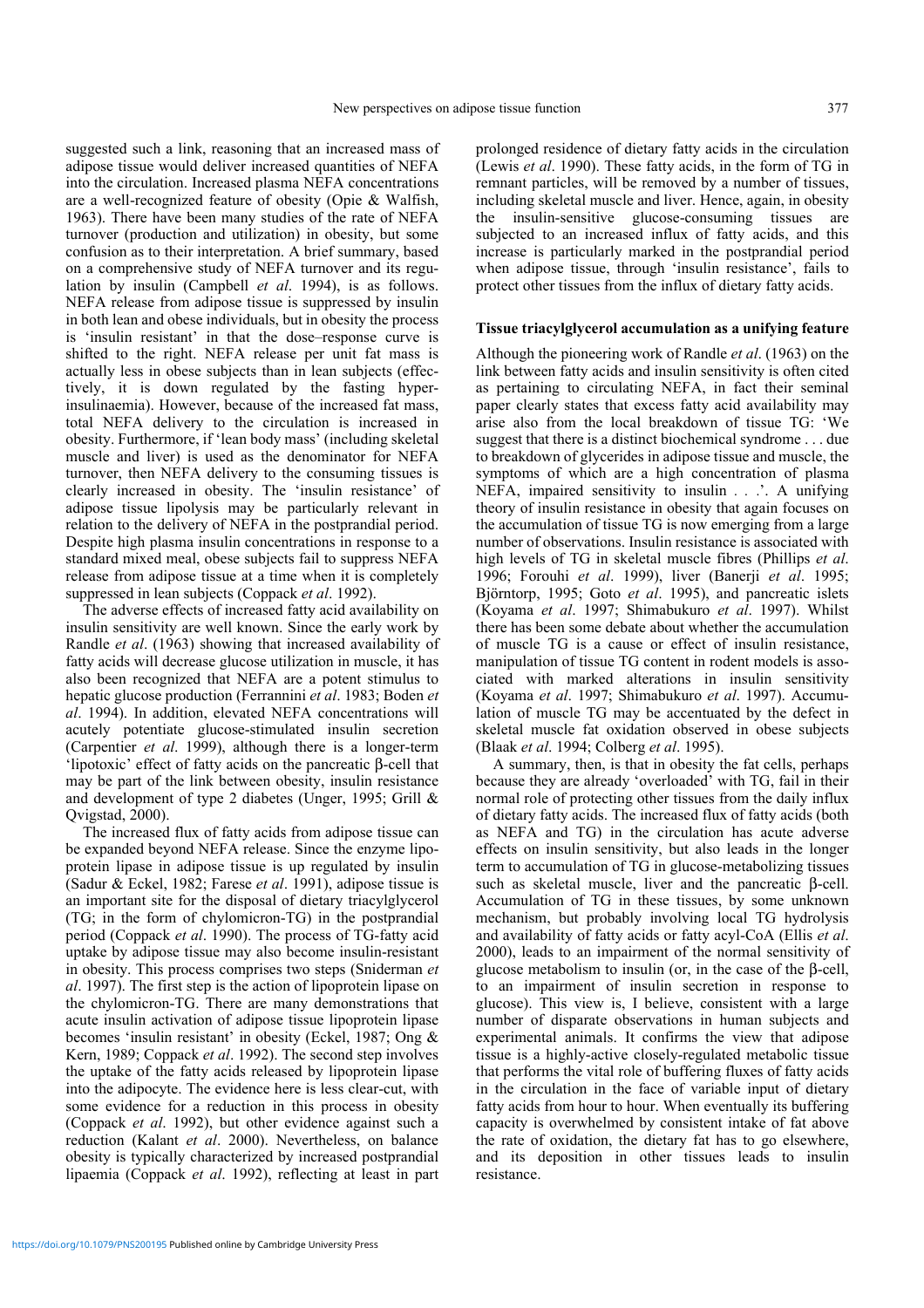It might be noted that insulin resistance in general leads to fat oxidation at the expense of glucose. Insulin resistance is associated with diminished glucose utilization at a given insulin concentration (by definition) and failure to suppress NEFA release from adipose tissue. It is also associated with impaired activation of adipose tissue lipoprotein lipase by insulin (discussed earlier) and therefore generally with a partitioning of fatty acids towards oxidative tissues such as muscle. This situation leads to the idea that insulin resistance may even be seen as a metabolic adaptation to increasing obesity (Flatt, 1988; Frayn *et al*. 1991; Eckel, 1992). However, as will be discussed later, insulin resistance is clearly maladaptive in terms of the risk it confers of other chronic diseases.

We are left then with the question of why insulin resistance is also a feature of the lack of adipose tissue in lipodystrophy. Human lipodystrophy is relatively rare, and detailed metabolic studies are infrequent, although there has been success recently in identifying the genetic mutations involved in some forms of lipodystrophy (Cao & Hegele, 2000; Shackleton *et al*. 2000). (The genes identified the code for nuclear envelope proteins, so this finding is not informative in terms of understanding insulin resistance.) This condition has been thoroughly investigated, however, in rodent models. Several mouse models have been created that lack adipose tissue wholly or partially. In one of the most severe models, the A-ZIP/F-1 mouse, the mice lacking adipose tissue are diabetic and severely insulin resistant, and have a twofold elevation of TG content in liver and skeletal muscle (Kim *et al*. 2000). Surgical transplantation of normal adipose tissue under the skin of these animals produces adipose tissue depots that become normally vascularized. Transplantation of adipose tissue reduces the TG content in liver and skeletal muscle, and reverses the insulin resistance and diabetes, in a dose-dependent manner; transplantation of normal physiological amounts is required to completely normalise the insulin responsiveness (Gavrilova *et al*. 2000; Kim *et al*. 2000). The effect of lipodystrophy has been described as ëalteration in the partitioning of fat between the adipocyte and muscle/liver leading to accumulation of TG in the latter tissues with subsequent impairment of insulin signalling and action' (Kim *et al*. 2000).

These results are, of course, completely in accord with the view put forward earlier, that the normal role of adipose tissue is to 'buffer' the daily influx of dietary fat entering the circulation (Fig. 2). If adipose tissue is overloaded, as in obesity, this buffering capacity is lost and other tissues are exposed to an excessive influx of fatty acids. If there is a deficiency of adipose tissue, as in lipodystrophy, then again this normal buffering action of adipose tissue is deficient (or absent) and other tissues are again exposed to an excessive flux of fatty acids. The result is accumulation of fatty acids in the form of TG in other tissues and interference with insulin-mediated glucose disposal (or glucose-stimulated insulin secretion, in the case of the β-cell).

One caveat to this unifying view needs to be expressed. There is powerful experimental evidence for another view of the insulin resistance of lipodystrophy, that it reflects leptin deficiency. Re-establishment of leptin expression in mouse models lacking adipose tissue can also normalize many metabolic variables including insulin resistance and tissue TG content (Koyama *et al*. 1997; Shimabukuro *et al*. 1997). However, the existence of leptin without adipose tissue is not a physiological situation and, furthermore, this model does not help explain the link between human obesity (a condition in which leptin concentrations are almost universally elevated; Considine *et al*. 1996) and insulin resistance. Nevertheless, this observation does add to our understanding of the normal vital role of adipose tissue in maintaining energy homeostasis through multiple mechanisms.

## **Other adipose tissue components of the insulin resistance syndrome**

The point was made earlier that insulin resistance means more than just insensitivity of glucose metabolism to insulin. It affects lipid metabolism and is also associated with hypertension, endothelial dysfunction and adverse effects on other physiological systems. It is not my intention to discuss these other effects of insulin resistance here, since their pathogenesis has been covered in many reviews (Frayn, 1993; Björntorp, 1994; Brunzell  $& Hokanson,$ 1999). However, it is interesting to note that again adipose tissue can be seen to play an important role, especially in the dyslipidaemia associated with insulin resistance, which may stem largely from impaired postprandial coordination of lipid metabolism (Patsch *et al.* 1984; Miesenböck & Patsch, 1992; Frayn, 1993). Recent evidence that elevated NEFA concentrations can impair endothelial function (Steinberg *et al*. 1997, 2000; Lind *et al*. 2000) provides yet another link between adipose tissue function and components of the insulin resistance syndrome.



**Fig. 2.** A model that explains both a and b of Fig. 1. Loss of the normal 'buffering' effect of adipose tissue against the daily influx of dietary fat into the circulation in both obesity (when the fat cells are effectively overloaded) and lipodystrophy (when the adipose tissue necessary to perform such a function is lacking) leads to an excessive flux of fatty acids (both non-esterified fatty acids and triacylglycerol (TG)) into the circulation. This excess is deposited as TG in other tissues where it interferes with insulin responsiveness (liver and skeletal muscle) or with glucose-stimulated insulin secretion (pancreatic β-cell).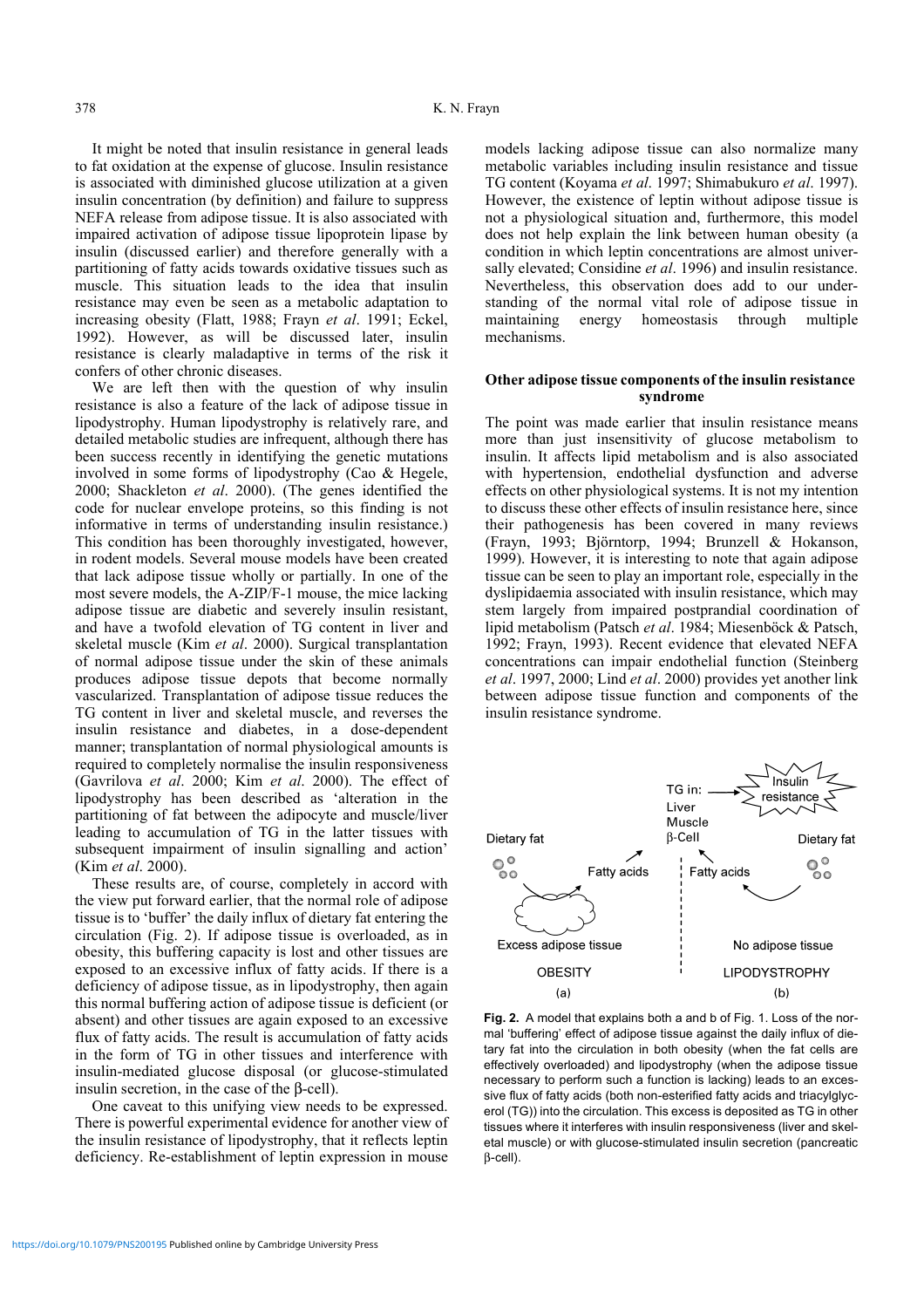## **Acknowledgements**

I warmly thank my many colleagues in the Oxford Lipid Metabolism Group who have helped me to shape these views. I also thank our many collaborators, especially Peter Arner, Katherine Cianflone and Allan Sniderman who have provided valuable experimental insights.

#### **References**

- Banerji MA, Buckley MC, Chaiken RL, Gordon D, Lebovitz HE & Kral JG (1995) Liver fat, serum triglycerides and visceral adipose tissue in insulin-sensitive and insulin-resistant black men with NIDDM. *International Journal of Obesity* 19, 846-850.
- Björntorp P (1994) Fatty acids, hyperinsulinemia, and insulin resistance: which comes first? *Current Opinion in Lipidology* **5**, 166–174
- Björntorp P (1995) Liver triglycerides and metabolism. *International Journal of Obesity* 19, 839-840.
- Blaak EE, Van Baak MA, Kemerink GJ, Pakbiers MT, Heidendal GA & Saris WH (1994) β-adrenergic stimulation of energy expenditure and forearm skeletal muscle metabolism in lean and obese men. *American Journal of Physiology* 267, E306–E315.
- Boden G, Chen X, Ruiz J, White JV & Rossetti L (1994) Mechanisms of fatty acid-induced inhibition of glucose uptake. *Journal of Clinical Investigation* 93, 2438-2446.
- Bogardus C, Lillioja S, Mott DM, Hollenbeck C & Reaven G (1985) Relationship between degree of obesity and in vivo insulin action in man. *American Journal of Physiology* **248**, E286-E291.
- Brunzell JD & Hokanson JE (1999) Dyslipidemia of central obesity and insulin resistance. *Diabetes Care* **22**, Suppl. 3, C10<sup>-</sup>C13.
- Campbell PJ, Carlson MG & Nurjhan N (1994) Fat metabolism in human obesity. *American Journal of Physiology* **266**, E600-E605.
- Cao H & Hegele RA (2000) Nuclear lamin A/C R482Q mutation in Canadian kindreds with Dunnigan-type familial partial lipodystrophy. *Human and Molecular Genetics* 9, 109-112.
- Carpentier A, Mittelman SD, Lamarche B, Bergman RN, Giacca A & Lewis GF (1999) Acute enhancement of insulin secretion by FFA in humans is lost with prolonged FFA elevation. *American Journal of Physiology* 276, E1055-E1066.
- Clausen JO, Borch-Johnsen K, Ibsen H, Bergman RN, Hougaard P, Winther K & Pedersen O (1996) Insulin sensitivity index, acute insulin response, and glucose effectiveness in a population-based sample of 380 young healthy Caucasians. Analysis of the impact of gender, body fat, physical fitness, and life-style factors. **Journal of Clinical Investigation 98**, 1195-1209.
- Colberg SR, Simoneau J-A, Thaete FL & Kelley DE (1995) Skeletal muscle utilization of free fatty acids in women with visceral obesity. *Journal of Clinical Investigation* **95**, 1846–1853.
- Considine RV, Sinha MK, Heiman ML, Kriauciunas A, Stephens TW, Nyce MR, Ohannesian JP, Marco CC, McKee LJ, Bauer TL & Caro JF (1996) Serum immunoreactive-leptin concentrations in normal-weight and obese humans. *New England Journal of Medicine* 334, 292-295.
- Coppack SW, Evans RD, Fisher RM, Frayn KN, Gibbons GF, Humphreys SM, Kirk MJ, Potts JL & Hockaday TDR (1992) Adipose tissue metabolism in obesity: lipase action in vivo before and after a mixed meal. *Metabolism* 41, 264-272.
- Coppack SW, Fisher RM, Gibbons GF, Humphreys SM, McDonough MJ, Potts JL & Frayn KN (1990) Postprandial substrate deposition in human forearm and adipose tissues *in vivo. Clinical Science* **79**, 339-348.
- Eckel RH (1987) Adipose tissue lipoprotein lipase. In *Lipoprotein Lipase*, pp. 79–132 [J Borensztajn, editor]. Chicago, IL: Evener.
- Eckel RH (1992) Insulin resistance: an adaptation for weight maintenance. *Lancet* 340, 1452-1453.
- Ellis BA, Poynten A, Lowy AJ, Furler SM, Chisholm DJ, Kraegen EW & Cooney GJ (2000) Long-chain acyl-CoA esters as indicators of lipid metabolism and insulin sensitivity in rat and human muscle. *American Journal of Physiology* **279**, E554-E560.
- Farese RV, Yost TJ & Eckel RH (1991) Tissue-specific regulation of lipoprotein lipase activity by insulin/glucose in normal-weight humans. *Metabolism* **40**, 214-216.
- Ferrannini E, Barrett EJ, Bevilacqua S & DeFronzo RA (1983) Effect of fatty acids on glucose production and utilization in man. *Journal of Clinical Investigation* **72**, 1737–1747.
- Flatt J-P (1972) Role of the increased adipose tissue mass in the apparent insulin insensitivity of obesity. *American Journal of Clinical Nutrition* 25, 1189-1192.
- Flatt JP (1988) Importance of nutrient balance in body weight regulation. *Diabetes/Metabolism Reviews* 4, 571-581.
- Forouhi NG, Jenkinson G, Thomas EL, Mullick S, Mierisova S, Bhonsle U, McKeigue PM & Bell JD (1999) Relation of triglyceride stores in skeletal muscle cells to central obesity and insulin sensitivity in European and South Asian men. *Diabetologia* 42, 932-935.
- Frayn KN (1993) Insulin resistance and lipid metabolism. *Current Opinion in Lipidology* 4, 197-204.
- Frayn KN, Coppack SW, Humphreys SM, Fisher RM & Allman RFC (1991) Adipose tissue insulin resistance in obesity: protective mechanism or risk factor for heart disease? *International Journal of Obesity* **15**, Suppl. 1, 55 Abstr.
- Ganda OP (2000) Lipoatrophy, lipodystrophy, and insulin resistance. *Annals of Internal Medicine* **133**, 304–306.
- Gavrilova O, Marcus Samuels B, Graham D, Kim JK, Shulman GI, Castle AL, Vinson C, Eckhaus M & Reitman ML (2000) Surgical implantation of adipose tissue reverses diabetes in lipoatrophic mice. *Journal of Clinical Investigation* **105**,  $271 - 278$ .
- Goto T, Onuma T, Takebe K & Kral JG (1995) The influence of fatty liver on insulin clearance and insulin resistance in nondiabetic Japanese subjects. *International Journal of Obesity* **19**, 841-845.
- Grill V & Qvigstad E (2000) Fatty acids and insulin secretion. *British Journal of Nutrition* 83, Suppl. 1, S79–S84.
- Hauner H, Bender M, Haastert B & Hube F (1998) Plasma concentrations of soluble TNF-alpha receptors in obese subjects. *International Journal of Obesity* 22, 1239-1243.
- Himsworth HP (1936) Diabetes mellitus. Its differentiation into insulin-sensitive and insulin-insensitive types. *Lancet* **i**,  $127 - 130$
- Hofmann C, Lorenz K, Braithwaite SS, Colca JR, Palazuk BJ, Hotamisligil GS & Spiegelman BM (1994) Altered gene expression for tumor necrosis factor-alpha and its receptors during drug and dietary modulation of insulin resistance. *Endocrinology* 134, 264-270.
- Hotamisligil GS & Spiegelman BM (1994) Tumor necrosis factor alpha: a key component of the obesity-diabetes link. *Diabetes* **43**, 1271-1278.
- Insel PA, Liljenquist JE, Tobin JD, Sherwin RS, Watkins P, Andres R & Berman M (1975) Insulin control of glucose metabolism in man. A new kinetic analysis. *Journal of Clinical Investigation* **55**, 1057–1066.
- Jeppesen J, Hollenbeck CB, Zhou M-Y, Coulston AM, Jones C, Chen Y-DI & Reaven GM (1995) Relation between insulin resistance, hyperinsulinemia, postheparin plasma lipoprotein lipase activity, and postprandial lipemia. *Arteriosclerosis, Thrombosis and Vascular Biology* **15**, 320–324.